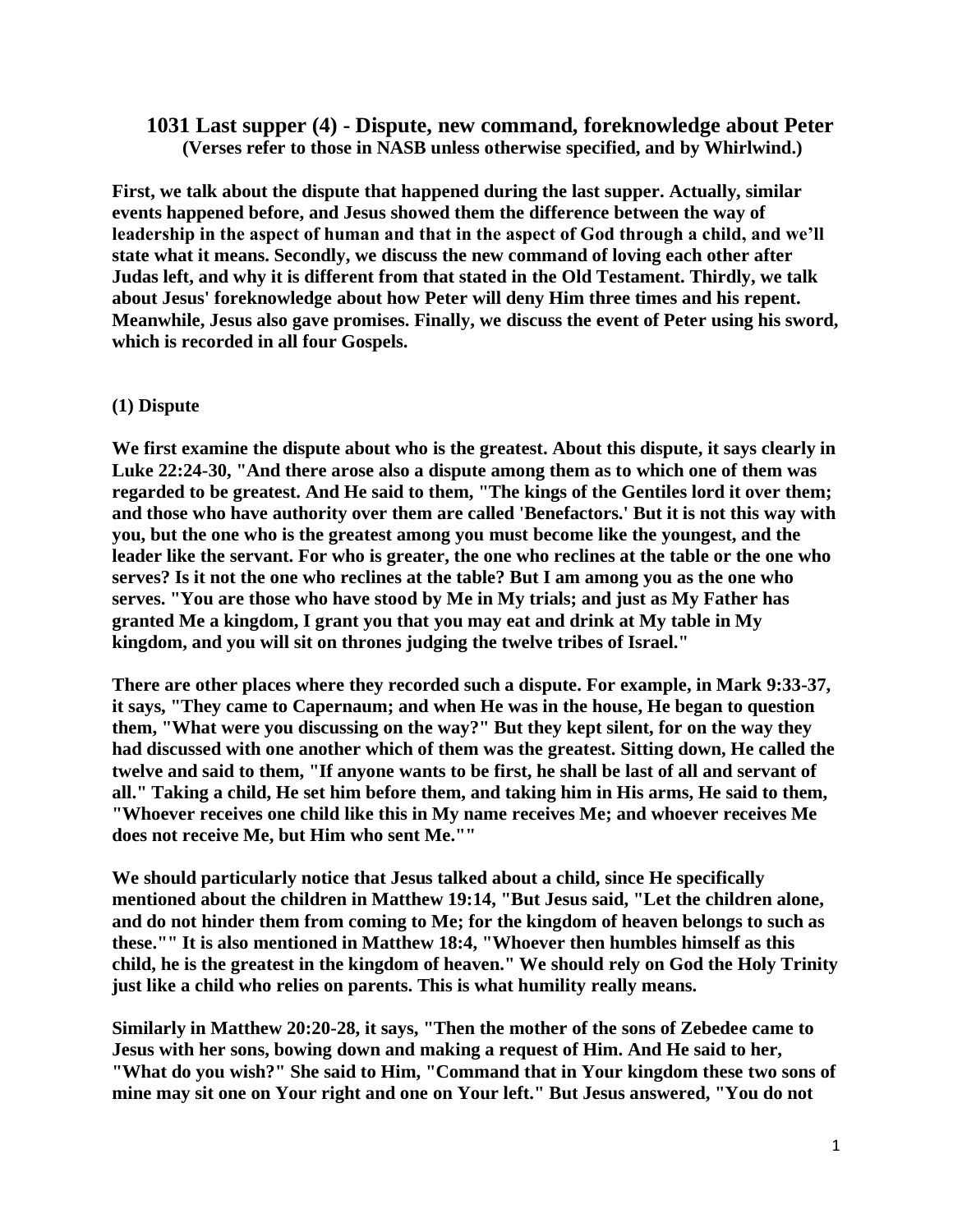**know what you are asking. Are you able to drink the cup that I am about to drink?" They said to Him, "We are able." He said to them, "My cup you shall drink; but to sit on My right and on My left, this is not Mine to give, but it is for those for whom it has been prepared by My Father." And hearing this, the ten became indignant with the two brothers. But Jesus called them to Himself and said, "You know that the rulers of the Gentiles lord it over them, and their great men exercise authority over them. It is not this way among you, but whoever wishes to become great among you shall be your servant, and whoever wishes to be first among you shall be your slave; just as the Son of Man did not come to be served, but to serve, and to give His life a ransom for many.""**

**At that time, they really don't know the difference between the way of leadership in the aspect of human and that in the aspect of God. But it says clearly here. Finally let us notice the time of this event as said in Matthew 20:17-19, "As Jesus was about to go up to Jerusalem, He took the twelve disciples aside by themselves, and on the way He said to them, "Behold, we are going up to Jerusalem; and the Son of Man will be delivered to the chief priests and scribes, and they will condemn Him to death, and will hand Him over to the Gentiles to mock and scourge and crucify Him, and on the third day He will be raised up."" The event happened right after He said that how He would die and be resurrected, and they only at that time cared about worldly things instead of heavenly ones. These were all changed after Pentecost and the church was born. We absolutely require Holy Spirit working on us, and "Do not quench the Spirit." (1 Thessalonians 5:19)**

**Talking about churches, from several churches I have attended, it seems that there are more women than men. It seems to conclude that women are softer than men in front of God. I know that there are people who disagree with this. Someone may say that men most likely have their own opinions. If the opinion is correct, then it is "choosing the good and insisting on it." If it is wrong due to there is no ear which can hear, then we can only say that he has a hard heart in front of God. At least, "...standing by the cross of Jesus were His mother, and His mother's sister, Mary the wife of Clopas, and Mary Magdalene."(John 19:25) There is only one man, disciple John, who was there. Nevertheless, the final say is from God, who has absolute authority.**

### **(2) New command after Judas left**

**A new command was issued after Judas left as said in John 13:31-35, "Therefore when he (Judas) had gone out, Jesus said, "Now is the Son of Man glorified, and God is glorified in Him; if God is glorified in Him, God will also glorify Him in Himself, and will glorify Him immediately. Little children, I am with you a little while longer. You will seek Me; and as I said to the Jews, now I also say to you, 'Where I am going, you cannot come.' A new commandment I give to you, that you love (G25, verb) one another, even as I have loved (G25) you, that you also love (G25) one another. By this all men will know that you are My disciples, if you have love (G26, noun) for one another.""**

**A natural question will arise about why it is a new commandment. Is it required in Old Testament already? It is said in Leviticus 19:18, "…you shall love your neighbor as**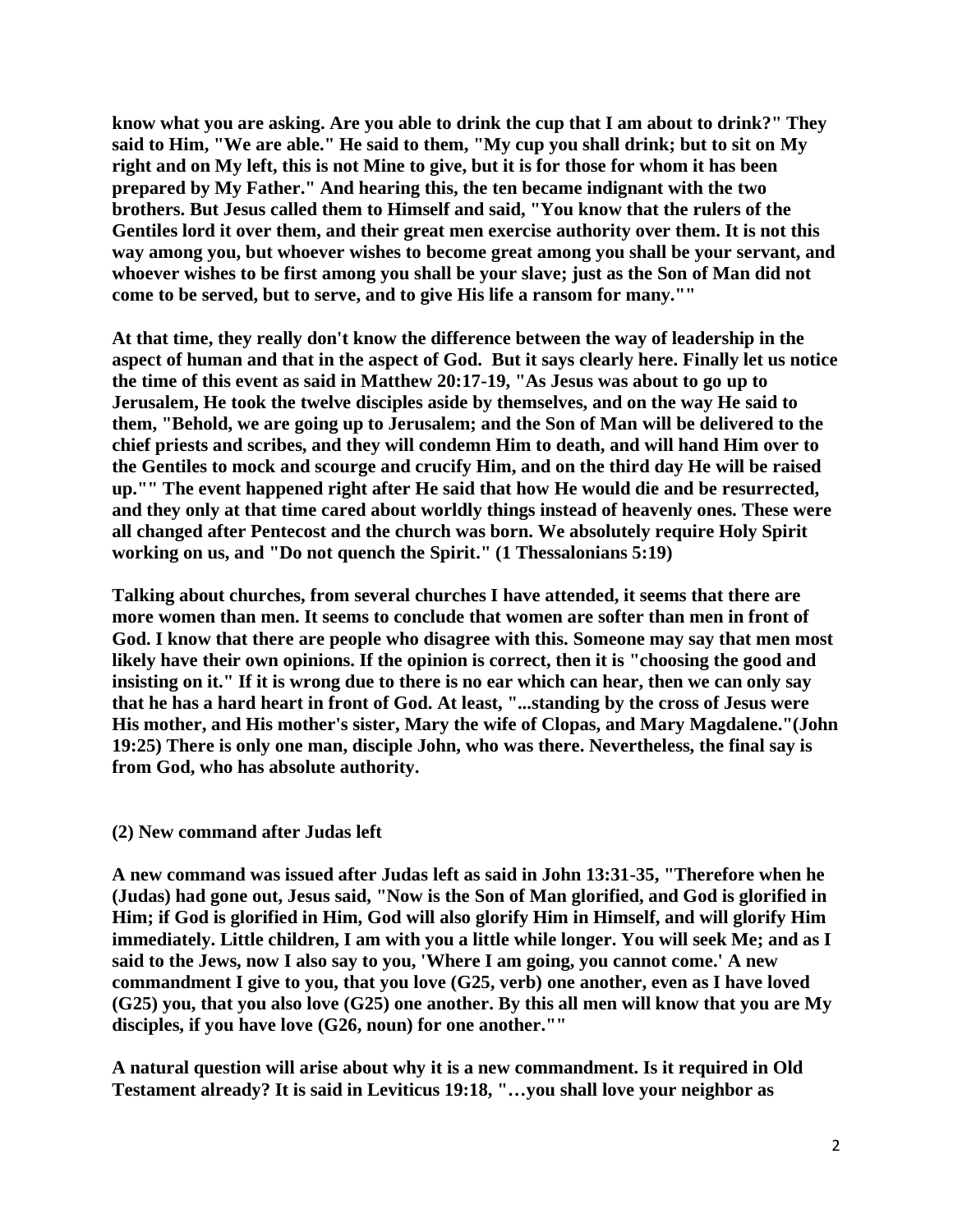**yourself; I am the Lord." Yes, the love mentioned in the Old Testament is different from that in the New Testament. In New Testament, a Christian has Holy Spirit abiding in him. We talk about having love for one other with Agape love, which comes from the abiding Holy Spirit. Those people in Old Testament didn't have that.**

#### **(3) Foreknowledge about Peter and Jesus' promises**

**In John 13:36, it says, "Simon Peter said to Him, "Lord, where are You going?" Jesus answered, "Where I go, you cannot follow Me now; but you will follow later."" It was really a promise that Peter would go to Heaven later. Not only that, He foretells what Peter would deny Him three times as said in John 13:37-38, "Peter said to Him, "Lord, why can I not follow You right now? I will lay down my life for You." Jesus answered, "Will you lay down your life for Me? Truly, truly, I say to you, a rooster will not crow until you deny Me three times." It is said more in Matthew 26:30-35, "after singing a hymn, they went out to the mount of olives. Then Jesus said to them, "you will all fall away because of me this night, for it is written, 'I will strike down the shepherd, and the sheep of the flock shall be scattered.' but after I have been raised, I will go ahead of you to galilee." but Peter said to him, "even though all may fall away because of you, I will never fall away." Jesus said to him, "truly I say to you that this very night, before a rooster crows, you will deny me three times." Peter said to him, "even if I have to die with you, I will not deny you." all the disciples said the same thing too."**

**We can see that it indeed happened to Peter as described in Matthew 26:75, "And Peter remembered the word which Jesus had said, "Before a rooster crows, you will deny Me three times." And he went out and wept bitterly." As a matter of fact, Jesus foreknew Peter's repentance and promised, ""Simon, Simon, behold, Satan has demanded permission to sift you like wheat; but I have prayed for you, that your faith may not fail; and you, when once you have turned again, strengthen your brothers." ..."(Luke 22:31-34)**

## **(4) The event of Peter using his sword**

**Finally, we would like to mention the event of buying the sword said in Luke 22:35-38 followed the above, "And He said to them, "When I sent you out without money belt and bag and sandals, you did not lack anything, did you?" They said, "No, nothing." And He said to them, "But now, whoever has a money belt is to take it along, likewise also a bag, and whoever has no sword is to sell his coat and buy one. For I tell you that this which is written must be fulfilled in Me, 'And He was numbered with transgressors'; for that which refers to Me has its fulfillment." They said, "Lord, look, here are two swords." And He said to them, "It is enough.""**

**Peter indeed used his sword as described in John 18:26, "One of the slaves of the high priest, being a relative of the one whose ear Peter cut off, said, "Did I not see you in the garden with Him?"" The fact that Peter used his sword is recorded in four Gospels. In Matthew 26:51-54, it is said, "And behold, one of those who were with Jesus reached and**